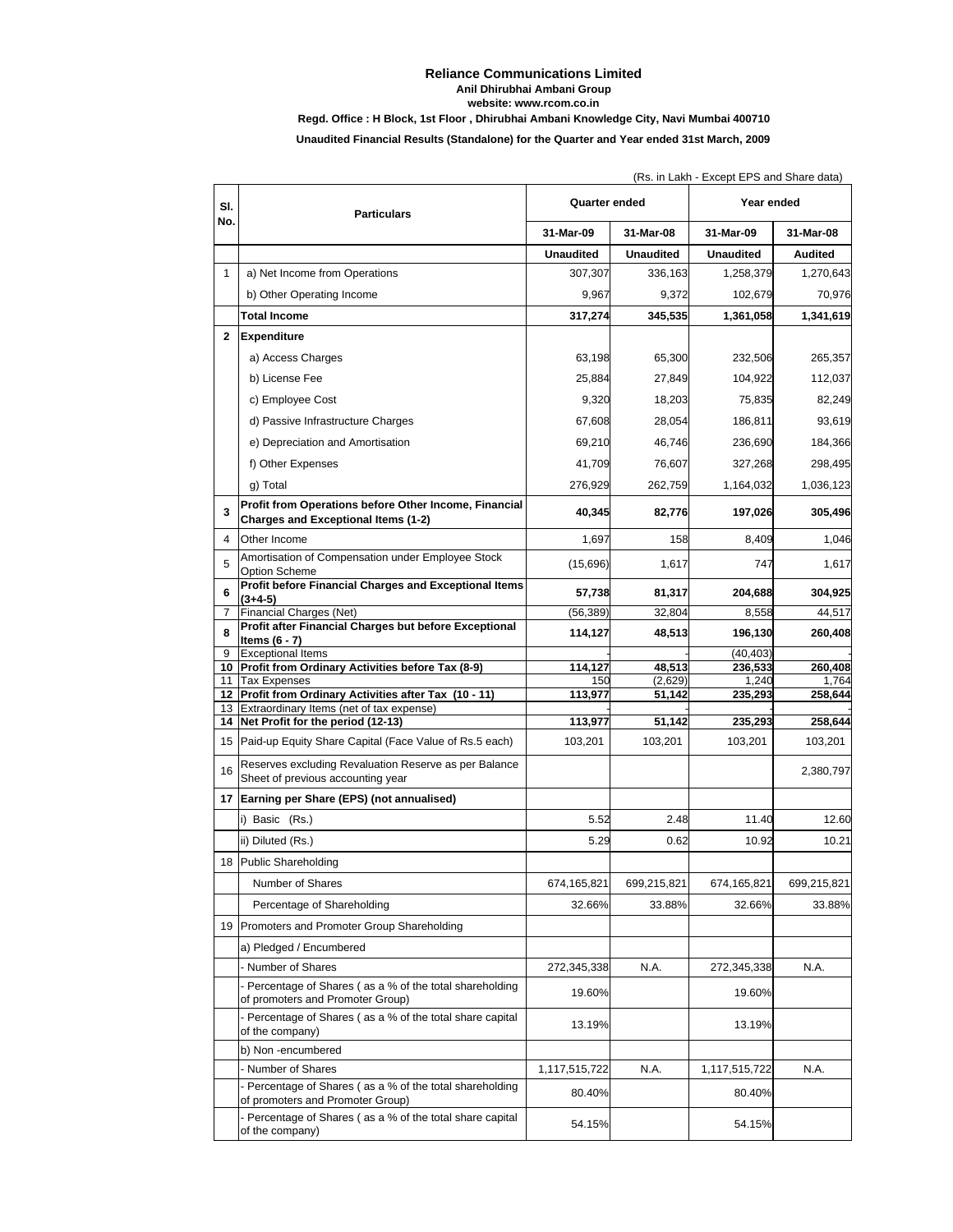| Segment wise Revenue, Results and Capital Employed |  |  |  |
|----------------------------------------------------|--|--|--|
|----------------------------------------------------|--|--|--|

| SI.<br>No. | <b>Particulars</b>                                                              | Quarter ended    |                  | Year ended       |            |
|------------|---------------------------------------------------------------------------------|------------------|------------------|------------------|------------|
|            |                                                                                 | 31-Mar-09        | 31-Mar-08        | 31-Mar-09        | 31-Mar-08  |
|            |                                                                                 | <b>Unaudited</b> | <b>Unaudited</b> | <b>Unaudited</b> | Audited    |
| 20         | <b>Segment Revenue</b>                                                          |                  |                  |                  |            |
|            | a) Wireless                                                                     | 245,812          | 278,360          | 1,058,970        | 1,085,553  |
|            | b) Global                                                                       | 106,401          | 97,035           | 417,958          | 391,770    |
|            | c) Broadband                                                                    | 41,976           | 32,929           | 166,131          | 116,522    |
|            | d) Others / Unallocated                                                         | 1,697            | 159              | 8,409            | 1,047      |
|            | Total                                                                           | 395,886          | 408,483          | 1,651,468        | 1,594,892  |
|            | Less: Inter segment revenue                                                     | (76, 915)        | (62, 790)        | (282,001)        | (252, 227) |
|            | <b>Net Income from Operations</b>                                               | 318,971          | 345,693          | 1,369,467        | 1,342,665  |
| 21         | <b>Segment Results</b>                                                          |                  |                  |                  |            |
|            | Profit / (Loss) before Tax and Financial Charges from<br>each segment           |                  |                  |                  |            |
|            | a) Wireless                                                                     | 30,672           | 46,521           | 97,521           | 195,932    |
|            | b) Global                                                                       | 16,461           | 22,081           | 85,988           | 91,598     |
|            | c) Broadband                                                                    | 22,207           | 1,400            | 58,618           | 18,156     |
|            | d) Others / Unallocated                                                         | (27, 298)        | 12,932           | (36, 692)        | 856        |
|            | Total                                                                           | 42,042           | 82,934           | 205,435          | 306,542    |
|            | Less: Amortisation of Compensation under Employee<br><b>Stock Option Scheme</b> | (15,696)         | 1,617            | 747              | 1,617      |
|            | Less: Financial Charges (Net)                                                   | (56, 389)        | 32,804           | 8,558            | 44,517     |
|            | Less: Exceptional Items - Financial charges                                     |                  |                  | (40, 403)        |            |
|            | <b>Total Profit before Tax</b>                                                  | 114,127          | 48,513           | 236,533          | 260,408    |
| 22         | <b>Capital Employed</b>                                                         |                  |                  |                  |            |
|            | (Segment assets - Segment liabilities)                                          |                  |                  |                  |            |
|            | a) Wireless                                                                     | 2,417,789        | 1,456,822        | 2,417,789        | 1,456,822  |
|            | b) Global                                                                       | 382,900          | 264,822          | 382,900          | 264,822    |
|            | c) Broadband                                                                    | 374,025          | 278,912          | 374,025          | 278,912    |
|            | d) Others / Unallocated                                                         | 2,602,391        | 2,512,086        | 2,602,391        | 2,512,086  |
|            | Total                                                                           | 5,777,105        | 4,512,642        | 5,777,105        | 4,512,642  |